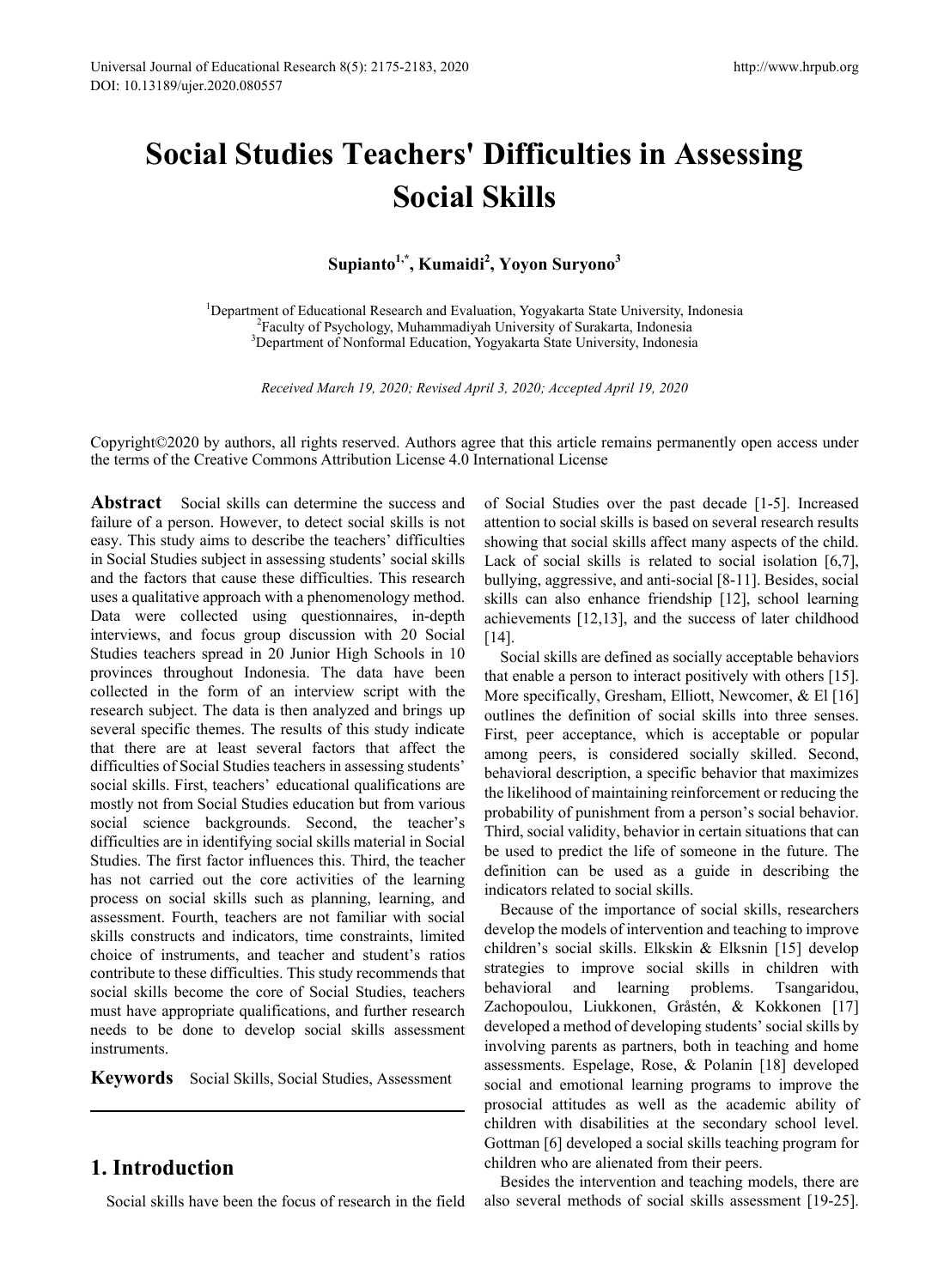Gresham, Elliott, Newcomer, & El [16] identifies children who lack social skills and involve parents, teachers, and peers in the assessment process. While Dodge, McClaskey, & Feldman [26] introduced the Situational Approach. This approach is as well as a critique of existing methods, and more emphasis on the social context that underlies the attitude of children.

Both the intervention model and the social skill assessment have been developed. Both are designed separately from the subject matter usually taught in the school. Social skills should be a basic competence of existing subjects, especially Social Studies, which contain not only material on social knowledge but also values that can be applied by students [4]. Morris, McGuire, & Walker [4] have undertaken the efforts to integrate social skills into Social Studies subjects, but their use is limited to children with disabilities.

The 2013 curriculum mandates that Social Studies lesson is as one of the subjects to be taught at the Junior High School level. The issue of Social Studies is the integration of historical, sociological, geographical, and economical materials that encompasses all human activities in space and time [27]. Such materials contain social values such as integration, cooperation, and tolerance [28].

Integrating social skills into Social Studies, both in the learning process and in the assessment, will provide students with the opportunity to learn and practice authentically and meaningful social skills [4]. However, in reality, Social Studies teachers do not assess social skills. This was reinforced by the FGD results and interviews of 20 Social Studies teachers who were in 20 junior high schools spread across ten provinces in Indonesia. From the FGD results and obtained interviews information that so far, they only assessed the cognitive aspects of students' social knowledge, while students' social skills are neglected.

The fact that Social Studies teachers do not assess their students' social skills is questionable. Considering that social materials covering social knowledge include more applicable social skills for students to apply in their life, at school and at home and in their society. Besides, social skills assessment methods have also been available even though they have not been integrated into Social Studies subjects, but can still be modified and adapted to assess students' social skills on Social Studies subjects. This research needs to be done to answer the question "How is the perception of Social Studies teachers about social skills? Why do the teachers not assess social skills? What are the constraints of teachers in conducting social skills assessment?"

The answer to the above research question can be used as a reference for designing the model and instrument of social skill assessment on the subject of Social Studies. Besides, knowing the constraints and difficulties of teachers in conducting social skills assessments can be

used as a reference to create a social skills assessment training program for teachers. Thus, the assessment of social science does not stop at the cognitive aspect that is shown with excellent value on formative and summative tests but also involves more relevant elements, i.e., social skills.

# **2. Methods**

This research uses a qualitative approach with a phenomenology method. This research seeks to understand the difficulties faced by teachers in assessing the students' social skills. The subjects consisted of 20 teachers of Social Studies of Junior High School scattered in 10 provinces in Indonesia. Teachers selected as research subjects are teachers with master educational qualifications in Social Studies and teachers who have certified educators.

Data collection is done through a questionnaire, focus group discussion (FGD), and in-depth interviews by using social media (WhatsApp) as the ingredients. In general, the questions in the questionnaire included the social studies of teacher's academic qualifications, the teacher's ability to identify social skills material, the teacher's activities in teaching social skills, and the factors that caused the teacher's difficulty in assessing social skills. Similar questions are also used as a basis for conducting in-depth interviews.

FGDs are conducted within the WhatsApp group to describe the common problems faced by teachers in assessing students' social skills. After the FGD, researchers conducted an in-depth interview with the subject individually through the WhatsApp account. In-depth interviews are conducted to ensure the credibility of the data that has been obtained.

During the data collection, either through FGD or deep interview, the researcher is as well as a role as a research instrument. Researchers strive to be responsive and adaptable, emphasize wholeness, base themselves on extending knowledge, processing data as soon as possible, and taking advantage of opportunities for classification. The interview guide is used to facilitate the process of data collection. The interview guide consists of components that include Social Studies materials related to social skills, integration of social skills into social science, social skills assessment models. The process of data analysis as a whole involves trying to interpret data in the form of text and images obtained from the data collection through WhatsApp. In this study, researchers adopted Creswell's data analysis techniques consisting of several interconnected stages: (1) processing and preparing data for analysis. This step involves transcribing interviews, scanning material, sorting through, and organizing the data into different types; (2) reading the entire data. The first step is to build a general sense of the information obtained and reflect on its overall meaning; (3) analyzing more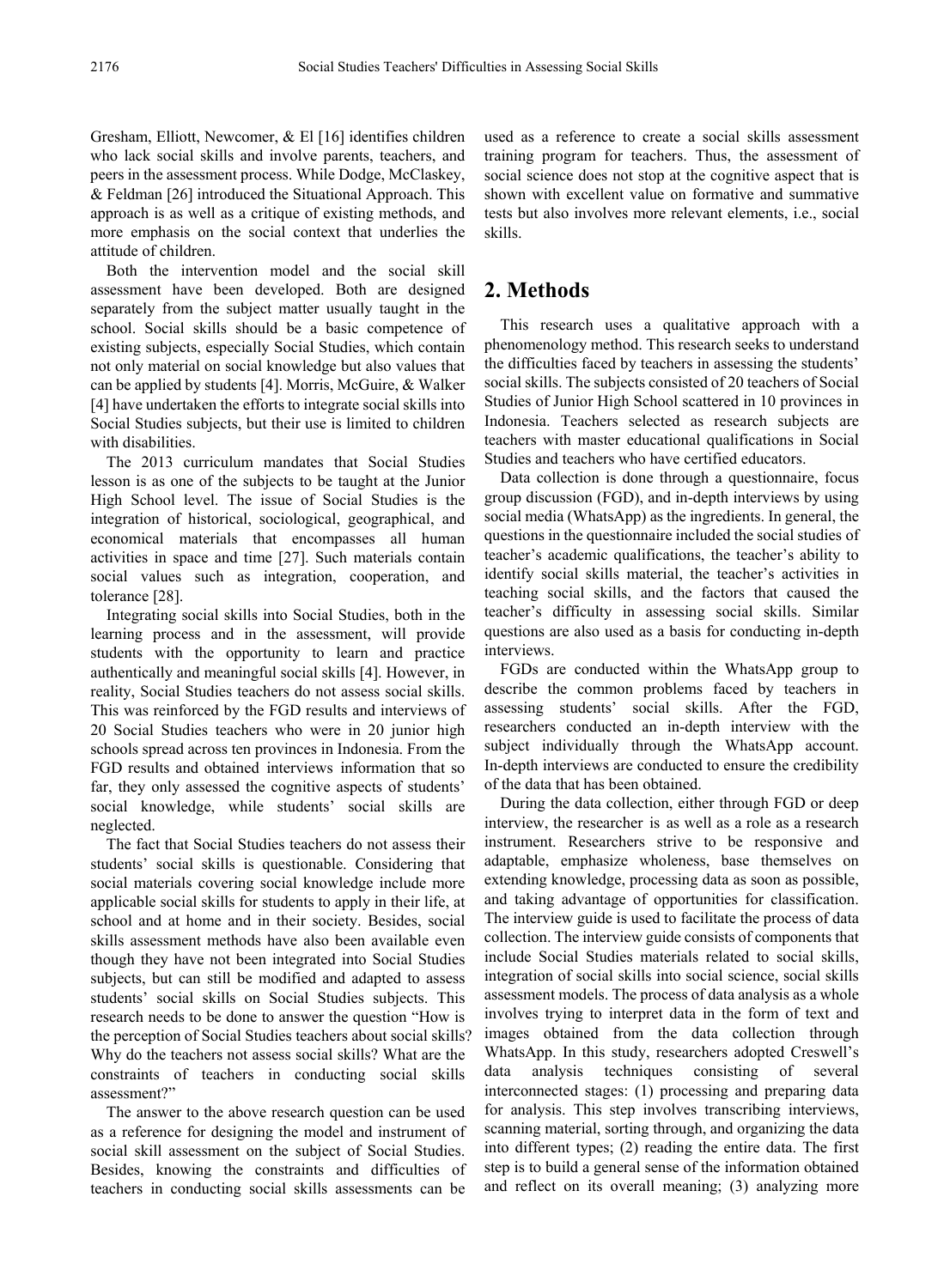detail by coding data. Coding is the process of processing material or information into segments of writing before entering it; (4) applying the coding process to describe the settings, the people, the categories, and the themes to be analyzed. The coding process is applied to create a small number of issues or types; (5) re-describing the problems that have been made in the narrative as research reports; and (6) interpreting the data.

# **3. Results and Discussion**

An understanding of the difficulties of social studies teachers in assessing students' social skills is obtained through data from questionnaires, FGDs, and in-depth interviews. All data is analyzed and broken down into four main themes, namely: academic qualifications, identification of social skills material, teachers' perceptions about teaching social skills, and the difficulties in assessing social skills.

#### **3.1. Educational Qualifications of Social Studies Teachers**

The government, through the Ministry of National

Education, made changes to the curriculum, from KBK to KTSP Curriculum. This curriculum change affects all aspects of education, as well as in Social Studies lessons. Before the change, Social Studies was taught separately. At that time, there are three lessons that are categorized into Social Studies, namely history, economics, and geography. After the curriculum changes, the three subjects plus sociology were integrated into one field of study, which came to be known as Integrated Social Studies. In 2013, the government re-make the change of curriculum into Curriculum 2013 (K-13). This change did not have much impact on the field of Social Studies. This field is still taught in an integrated manner.

The change of curriculum becomes a necessity in improving the quality of education. However, any change is also not out of trouble. Similarly, the curriculum changes, both on KTSP and K-13, leave problems with Social Studies teachers. As it is known, teachers who are ultimately forced to teach the field of Social Studies have educational qualifications from various social science backgrounds, including history education, economic education, and geography education.

Based on the data obtained from the questionnaire, obtained information about the qualifications of the IPS teacher education is visualized as follows.



**Figure 1.** Educational Qualifications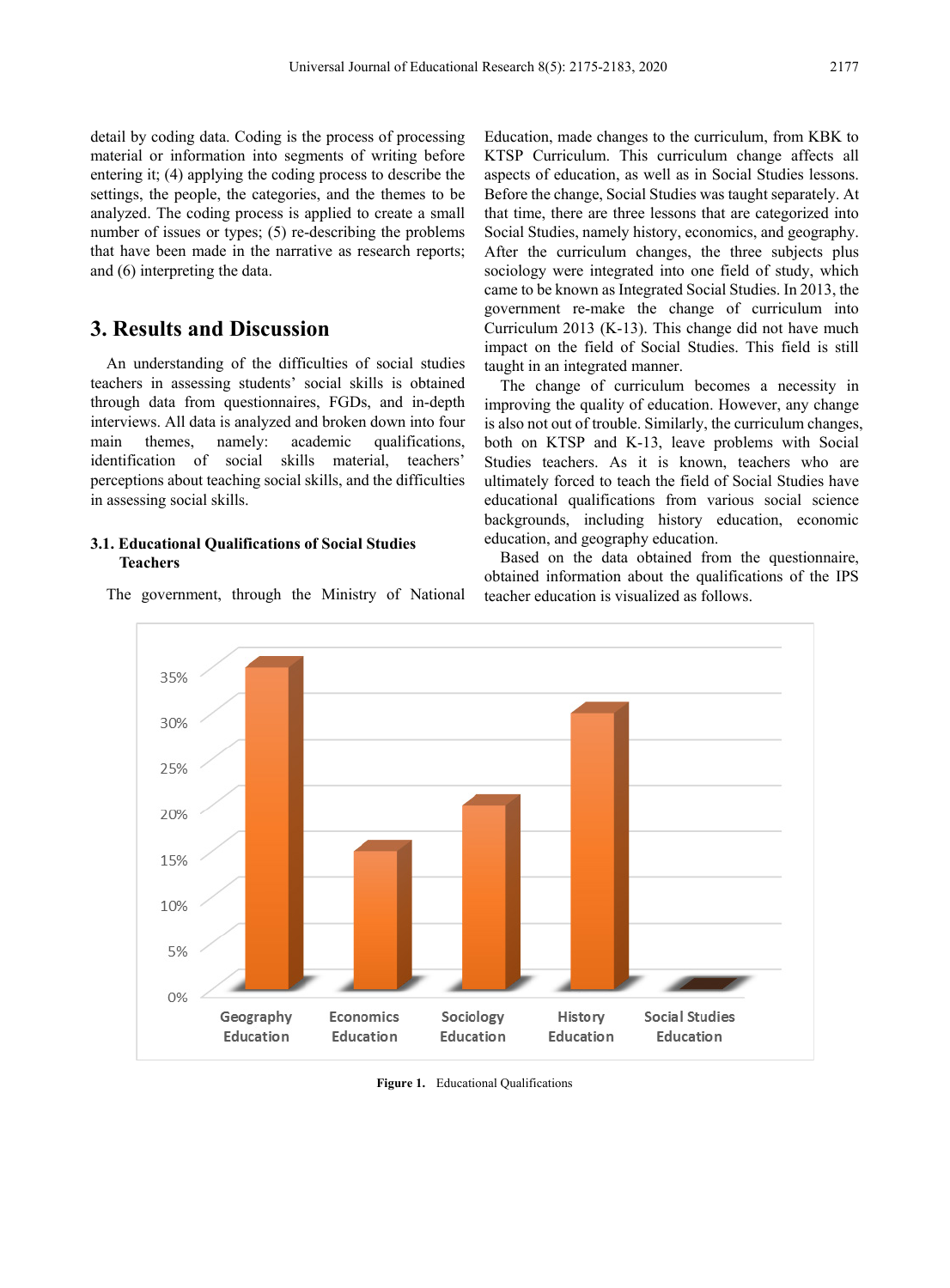Based on Figure 1 above, information is obtained that social studies teachers have different social science educational backgrounds, most of them from geography education and history education, others are sociology education and economics education. Of the 20 social studies teachers interviewed, none of the social studies teachers had social studies education qualifications. That is, all social studies teachers teach subjects that are not their area of expertise. The results of the following interview confirmed this.

"My academic qualifications are historical education ..." (S3, S7)

"During my undergraduate degree, I majored in economics because I wanted to be an economics teacher ..." (S2)

"When the civil servant selection, I choose the position according to my department, namely geography ...". (S10).

The field of Social Studies is an integration of historical, economic, sociological, and geographical subjects. However, the topics are mostly unlike Social Studies because Social Studies are more integrative thematic. This curriculum changes not only give teachers difficulties because they have to teach subjects that do not fit their academic qualifications but also create gaps among the teachers themselves due to the reduced number of lessons. For certified teachers, this will have an impact on the dismissal of their certification allowance.

The government sees this as a severe problem that must be addressed immediately. In 2012, the government sought to adjust teachers' education qualifications with curriculum changes. This adjustment is made by providing scholarship Social Studies for teachers with a social science education background to pursue the postgraduate Social Studies field. However, the award was stopped in 2015. Of course, not all Social Studies teachers have the opportunity to get the graduate scholarship.

"I am lucky to qualify for Social Studies postgraduate scholarship selection in 2013 ..." (S10)

"There are still many of my friends who are interested in continuing education to postgraduate Social Studies. Unfortunately, the scholarship program has stopped ..." (S7, S9)

Adjustment of Social Studies teacher education qualification does not necessarily overcome the obstacles faced by teachers in integrating Social Studies lessons. Based on the acknowledgment of teachers who have completed their postgraduate education, in fact, at the level of postgraduate they do not get much knowledge about Social Studies, because their lecturers also have no educational qualifications Social Studies, but have the educational background of sciences social such as history, economics, geography, and sociology.

#### **3.2. Identification of Social Skills Material**

The Social Studies subjects taught at the junior level are an integration of historical material, economics, geography, and sociology. The four elements previously taught separately are then referred to as Integrated Social Studies. Social Studies not only contains social knowledge that stops in the cognitive domain but also includes more applicable values that can be applied directly by students in their life, both at school and home. The applicative benefits of Social Studies are referred to as social skills.

The integration of social science materials into integrated Social Studies makes the scope of this field of study extensive. Among these materials, there are those who emphasize only the cognitive aspect of such material as history that provides knowledge of past events. In addition, there are also materials that are applicable to the social life of students, both at school and at home. These applicative materials provide life skills for students about ways to socialize, interact with others, and understand others or better known as social skills.

The 2013 curriculum mandates four core competencies students must possess, namely spiritual attitude competence, social attitude competence, knowledge competence, and skill competence. Social skills are part of the other competences, namely the ability of social attitudes. Social skills are not explicitly stated as the title of a chapter in the Social Studies book. However, social skills are an inherent value contained in the subject matter of Social Studies. Therefore, the teacher's clarity must identify materials that contain social skills values.

One item that was asked in the questionnaire was how severe the teacher was in identifying social skills material. In visual terms, respondents' answers are displayed in the form of the picture below.

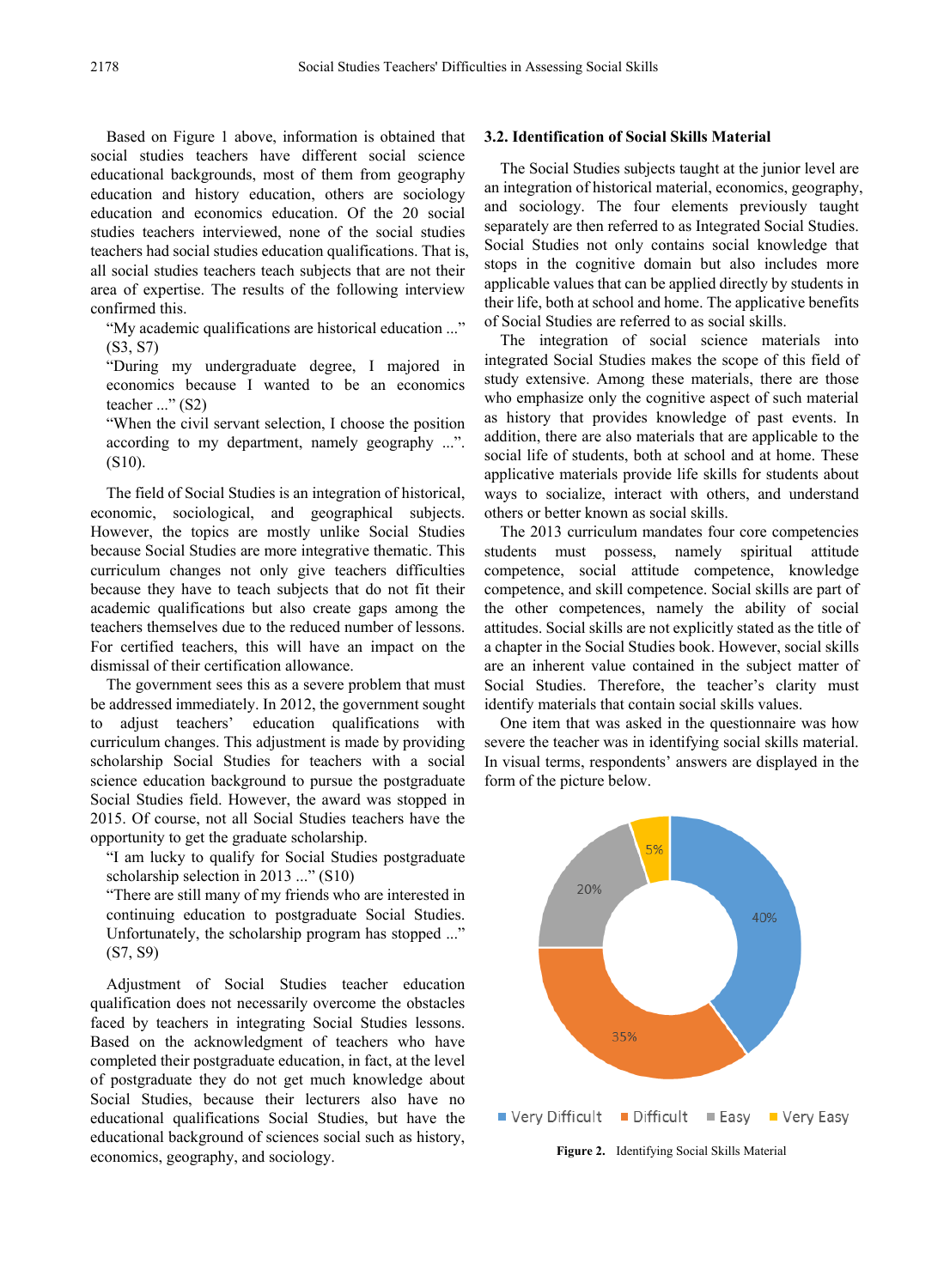Based on Figure 2 above, information is obtained that 40% and 35% of social science teachers consider that identifying social skills material is very difficult and difficult. Only 20% and 5% of teachers consider this easy and very easy. The difficulty of social studies teachers in identifying material related to social skills is described through the following interview excerpt. "In my opinion, when students understand the social science materials I teach, he has the capital to practice social skills ..." (S18, S20)

The problem is not as simple as just teaching children social knowledge, then hoping that they will have the social skills of the knowledge they get. From the above interview result, it appears that the teacher has not been able to identify the social skills in the taught material. Even further, the teacher also cannot distinguish between social skills and social knowledge.

"Social Studies also includes historical material that can provide the values of nationalism ..." (S12, S17)

"In the sociology subgroup, there is a matter of social interaction. This may be part of social skills ..." (S9)

Referring to the definition developed by the National Council of Social Studies (NCSS), social skills have at least some indicators, including skills in obtaining information, skills related to social relations and participation in society, communication skills with others, and self-control. Following the above interview quotation that the social skill material contained in Social Studies lessons among them is social interaction. Social interaction materials teach social skills to students about ways to relate to others, respect others, and place themselves in positions that are acceptable to others and the environment.

#### **3.3. Teacher Activities in Teaching Social Skills**

Some researchers develop intervention models or social skills teaching that is separate from the usual subject matter taught in schools such as Social Studies lessons [6,15,17,18]. That is, the learning of social skills is designed as a separate program focused on developing children's social skills. Social Studies subject matter has covered social skills, so the intervention model need not be designed separately from existing lessons. Intervention models that have been developed previously can be adopted for the social teaching needs of Social Studies subjects.

From the questionnaire given to respondents, there were six items asking about social skills learning activities. The six items include:

**Table 1.** Social Skills Learning Activities

| No.           | <b>Items</b>                                       |
|---------------|----------------------------------------------------|
|               | Plan social skills learning                        |
| $\mathcal{D}$ | Teah social skills material                        |
| 3             | Observe student behavior during learning           |
| 4             | Identify students' social skills                   |
| 5             | Using the real-life as an example of social skills |
| 6             | Use student social skills data to make decisions   |

Respondents were asked to give a score of 1-4 of all items, where  $1 =$  never,  $2 =$  seldom,  $3 =$  often,  $4 =$  always. Respondents' answers to these six items are visualized in the form of a percentage below.



**Figure 3.** Social Skills Learning Activities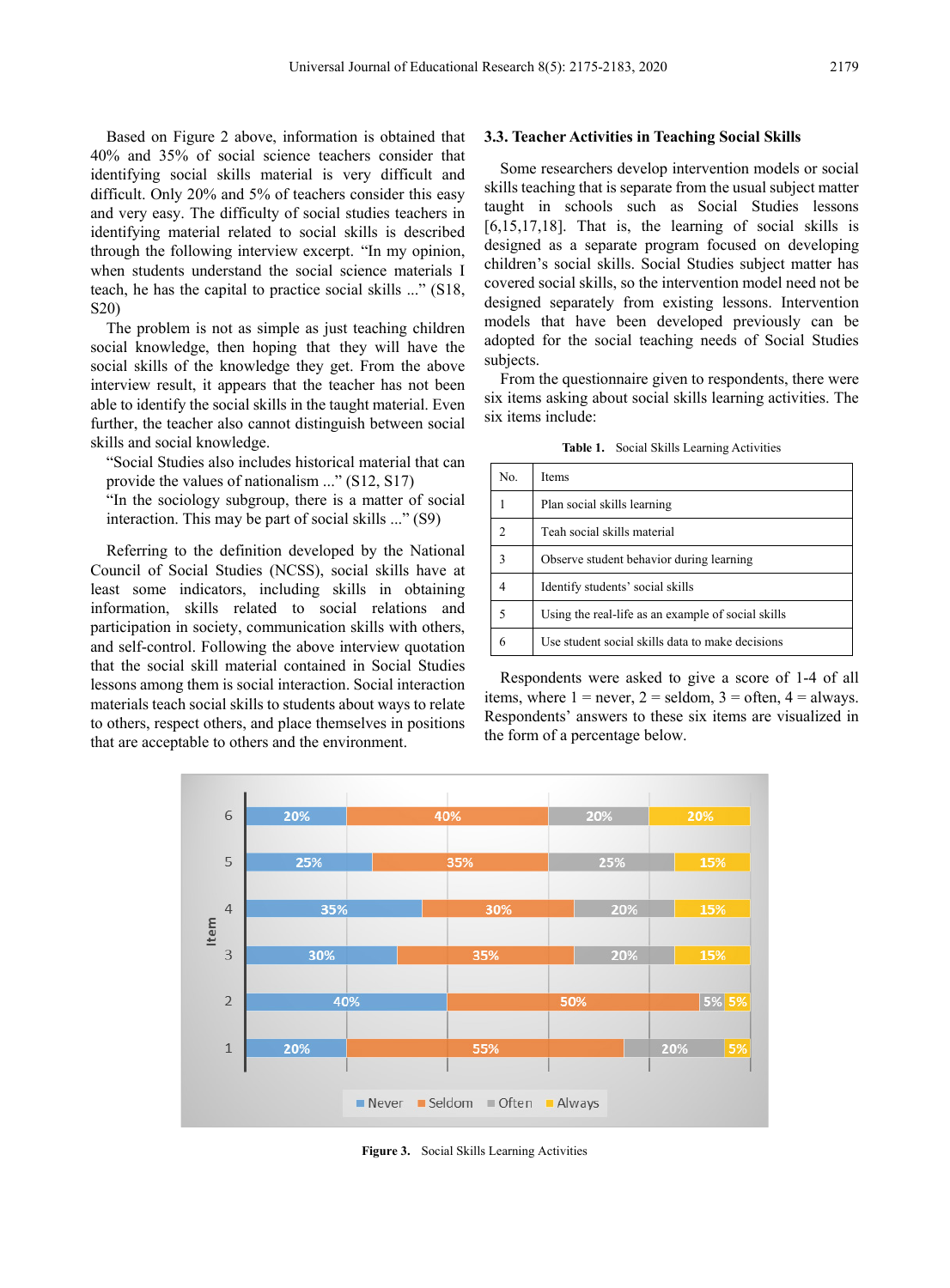Figure 3 above provides information about learning activities related to social skills material. Based on this picture, it is known that most social studies teachers never have or rarely do learning activities that lead to an increase in students' social skills. After the researcher obtained the data above, the researcher attempted to explore the causes of this through in-depth interviews with respondents. The following are some excerpts from the interview with respondents.

"Social skills are closely related to morals, this being the domain of Civics and Religious Studies...(S1, S7)."

The above interview quotes illustrate to us that so far, social skills are not considered part of the Social Studies lesson, but are the responsibility of other lessons. It also indicates that during this time, Social Studies teachers do not teach social skills to students. So who has actually been responsible for teaching social skills, who handles children with social behavior problems, and how to deal with them? The description of the question is implied from the following interview quotes.

"Children with social problems, both at school and home, are usually directly handled by BK teachers ..." (S13, S14)

"Teacher BK provides punishment by school rules, such as giving suspension to children ..." (S6, S18)

The approaching model to deal with children who have social problems can not only be done by giving punishment in the form of suspension, because this will only reinforce the confidence of the child and also his friends so that the child is in trouble. This is similar to what Dodge, McClaskey, & Feldman [26] suggest that a more personal approach is needed to understand their problems. Dodge, McClaskey, & Feldman [26] suggest using situational strategies, i.e., approaches that place more emphasis on

social context as the experience of children against the backdrop of their low social skills. To accomplish the goal, it is necessary to design an assessment instrument design that will be used to identify not only students who lack social skills but also the underlying context. Thus, by knowing the background of the attitude shown by the child, an appropriate approach can be done to provide treatment to improve the social skills of the child.

#### **3.4. The Difficulties in Assessing Social Skills**

Social skills are part of the affective domain. Affective is a quality that shows the typical way someone expresses feelings or emotions [29]. Kratwohl [30] and Rimland [31] say that teachers rarely do affective assessment. Even research found that although almost all educators assessed the cognitive domain, only 7% assessed the affective domain.

To find out the factors that cause teachers' difficulties in assessing social skills, researchers use the following items in the questionnaire given to respondents.

**Table 2.** Factors that cause difficulties in assessing social skills

| No. | Items                                                |
|-----|------------------------------------------------------|
|     | Understanding of the social skills construct         |
| 2   | Understanding of social skills indicators            |
|     | Use of various social skills assessment methods      |
|     | Availability of social skills assessment instruments |
| 5   | Adequacy of assessment time at school                |
| 6   | Teacher and student ratio                            |

Respondents were asked to give a score of 1-4 of all items, where  $1 = \text{very poor}, 2 = \text{poor}, 3 = \text{good}, 4 = \text{very}$ good. Respondents' answers to these six items were visualized in the form of the figure below.



**Figure 4.** Factors that cause difficulties in assessing social skills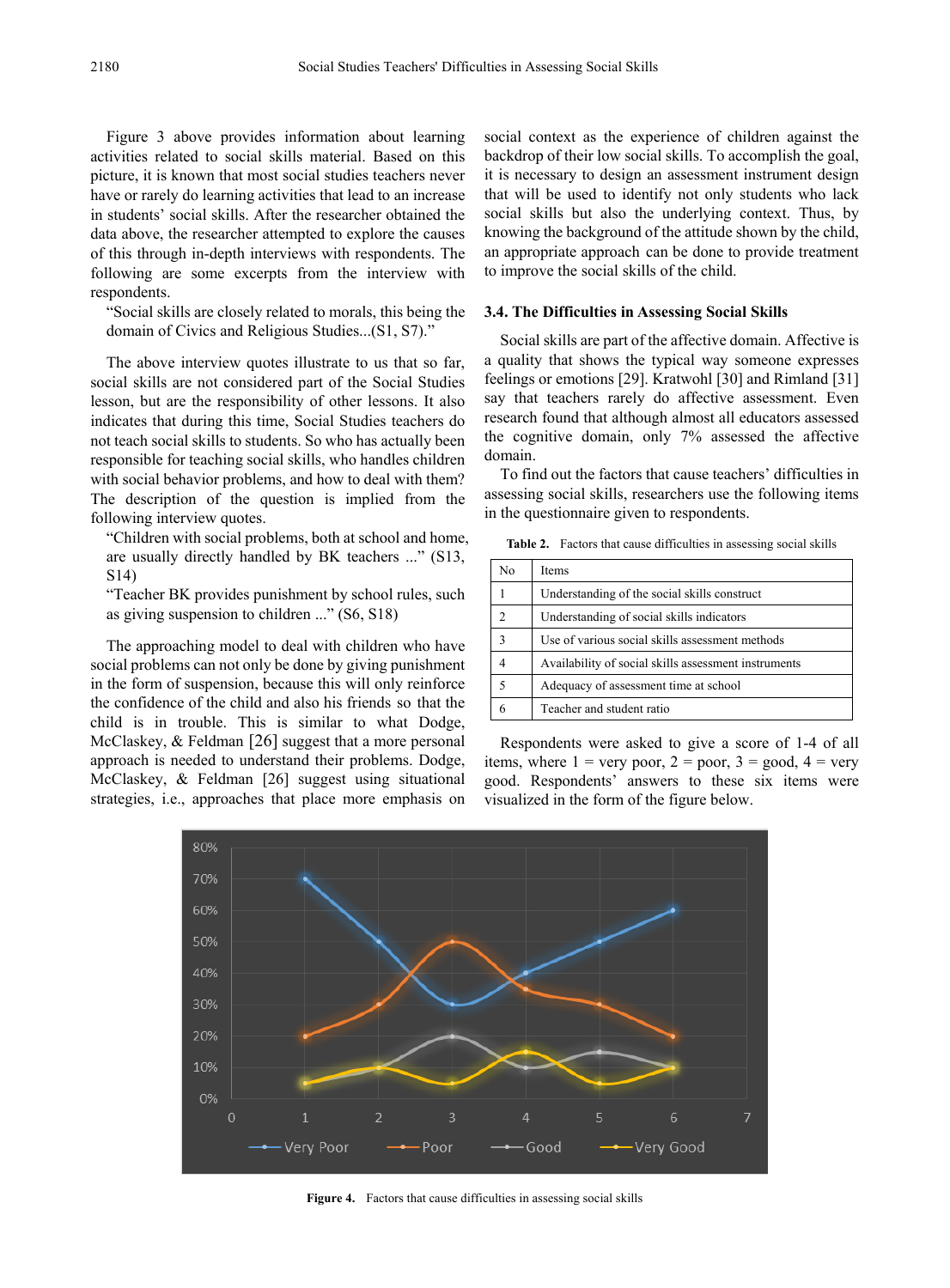Based on Figure 4 above, information is obtained that 30% to 70% of respondents answered very poor for all items in question. While 20% to 50% of teachers answered poor. Other, only 1% -20% of respondents answered very good and good for all items. The questionnaire data above was strengthened by data from in-depth interviews with respondents, as illustrated in the following interview quotes.

"Assessing attitude in face-to-face time for 2 hours lessons is difficult to do because of more attitude on the process ..." (S11, S17)

"I assessed students' attitudes by observing their behavior during class ..." (S8, S14)

Based on the above interview quotation, there are at least two pieces of information obtained, and the first teacher has difficulty in assessing the social skills of students due to time constraints. Secondly, teachers are not very familiar with attitude assessment techniques. In fact, in addition to observation techniques (observation) conducted by the teacher, some attitude assessment techniques that can be used is peer assessment and self-assessment.

The first problem faced by teachers regarding the limitation of time in school to assess students' attitudes authentically can be overcome by involving parents as a teacher partner in assessing students' attitudes. This model of assessment has been developed by Dodge, McClaskey, & Feldman [26], an assessment involving parents to know the social skills of students. This assessment model can also detect the background of the attitude shown by the students. The introduction of attitudinal and social skills assessment techniques can be done by teachers to broaden their insights and knowledge about the types of assessment techniques already in place. So it is not only fixed on the use of one method but can be combined with different techniques in different circumstances.

"For the overall assessment in Social Studies, I only use daily tests and semester reactions ..." (S5, S20)

"Students who often do trouble in the classroom I consider as students who do not have social skills..." (S13)

The cognitive assessment measures students' knowledge and understanding of the material that has been taught. The results of this assessment serve as a basis for assigning good or bad value. Although the information obtained from the test instrument used is valid, reliable, and useful for rating purposes, it does not necessarily determine students' success. Some studies have even found that students' success is more determined by motivation for subjects, attitudes, independence, and self-confidence [32]. These variables are part of the affective domain.

In addition to the results of interviews with the subject, several things can also be revealed about the reasons why social skills are rarely done. Many educators are still questioning the urgency and importance of social skills to be assessed. They argue that social skills are the cognitive

area, so they do not need to be explicitly taught or assessed. At that time, educators have difficulty in teaching and assessing social skills. This is because social skills are concepts that cannot be observed directly. Attitudes and values are internal states that cannot always be judged in the same way as in cognitive domains, so educators need more creativity.

### **4. Conclusions**

Social skills affect many aspects of children, so it is necessary to be taught. The teaching of social skills is not enough to ensure that students have such capabilities. Therefore, it is also required mastery of techniques in assessing the social skills of students so that teachers can easily detect children who have social problems, both at school and home.

Social Studies is a field that not only teaches social knowledge but also teaches more applicable values that students can apply in their life. These values are social skills, which are socially acceptable behaviors and govern how one interacts with others and the environment.

Although social skills are acknowledged as very important and have been taught in Social Studies lessons as applicative knowledge, Social Studies teachers still have difficulties in assessing students' social skills. This difficulty then leads to the abandonment of social skills, so that students who experience social problems are difficult to detect.

The results of this study indicate that there are at least several factors that cause teachers' difficulties in assessing students' social skills. First, Social Studies teachers' educational qualifications. The changes of the national education curriculum in 2006 and 2013 require teachers with social science educational qualifications to teach Social Studies, whereas the Social Studies is an integration of the social sciences, it is not entirely the same as the social sciences. The research data shows that all social studies teachers have educational qualifications from diverse social sciences, and none of them have educational requirements in the field of social studies. This is a major factor causing difficulties in assessing social skills.

Second, teachers have not been able to identify social skills materials in Social Studies, and tend to assume that social skills are the domain of Civics and Religion lessons. Third, most teachers rarely or never do core activities in learning social skills, for example, in planning, implementing, and assessing social skills.

Fourth, teachers are not familiar with the constructs and social skills indicators. Teachers also have few choices for social skills assessment instruments. The success of social skills assessment cannot be separated from the teacher and student's ratio, where teachers will find it very difficult to assess social skills to many students at once.

Based on the findings in this study, some suggestions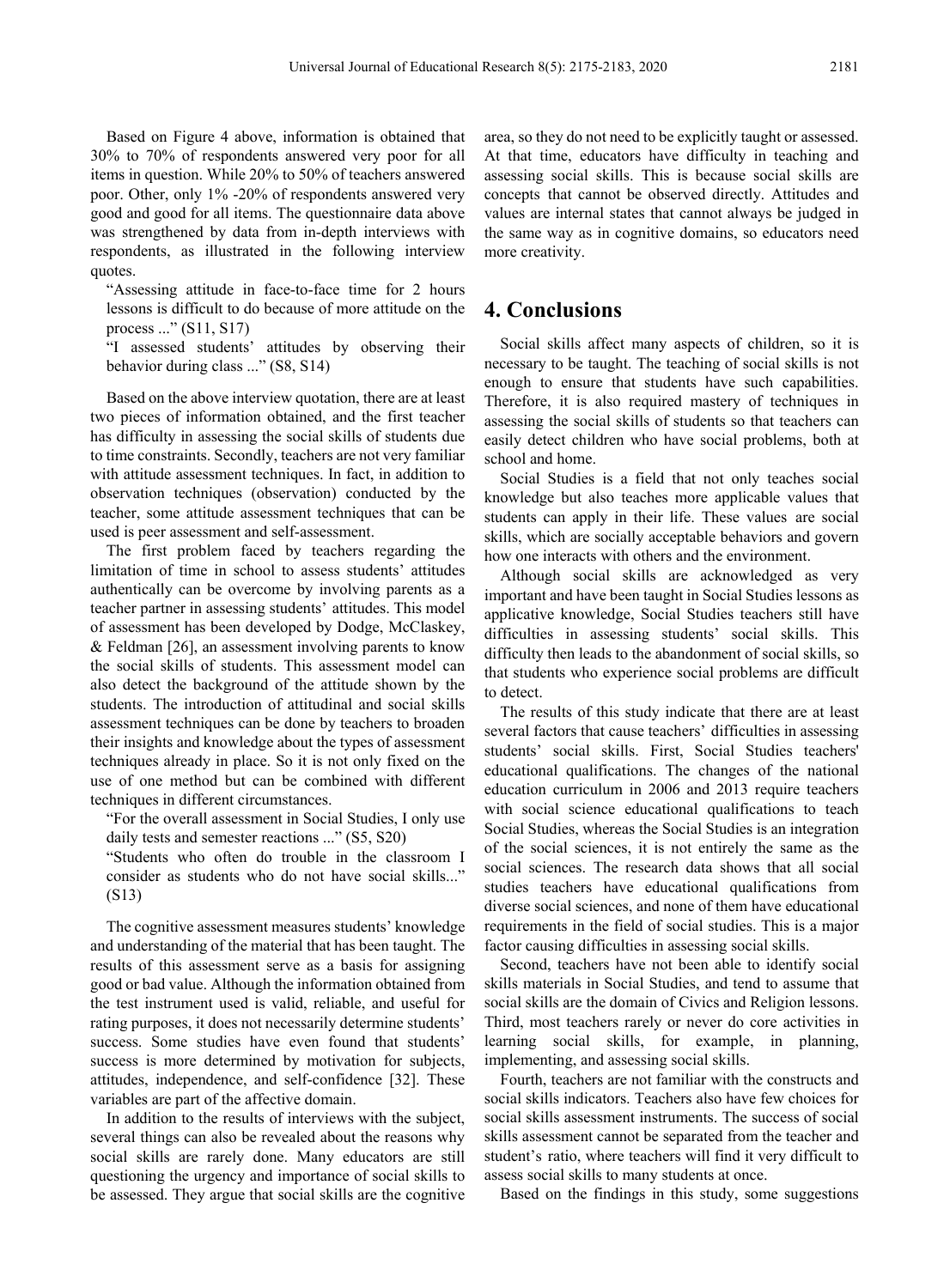that need to be made include: social skills must be the core of social studies, social studies teachers must have appropriate educational qualifications so that social studies teachers do not experience difficulties in identifying social skills material. Finally, the development of social skills assessment instruments needs to be continued to obtain the most appropriate measurement tools according to the conditions of students.

# **Acknowledgements**

The author would like to thank the Indonesia Endowment Fund for Education (LPDP) for funding this research.

## **REFERENCES**

- [1] K. M. Kemple, "Social Studies, Social Competence and Citizenship in Early Childhood Education : Developmental Principles Guide Appropriate Practice," *Early Child. Educ. J.*, 2016.
- [2] A. A. Ismail, T. Sulaiman, and S. Roslan, "Models of relationship between emotional, spiritual, physical and social intelligence, resilience and burnout among high school teachers," *Univers. J. Educ. Res.*, vol. 8, no. 1 A, pp. 1–7, 2020.
- [3] S. Mendo-Lázaro, B. L. del Barco, E. Felipe-Castaño, M. I. P. del Río, and V. Palacios-García, "Assessment of social skills of students of social education | Evaluación de las habilidades sociales de estudiantes de Educación Social," *Rev. Psicodidact.*, vol. 21, no. 1, pp. 139–156, 2016.
- [4] T. Morris, M. McGuire, and B. Walker, "Integrating social studies and social skills for students with emotional and behavioral disabilities: A mixed-methods study," *J. Soc. Stud. Res.*, vol. in press, 2017.
- [5] C. Sahin, "An Evaluation of Teachers' Perceptions of Teaching Social Skills to Fifth Grade Students within the Scope of Social Studies Lessons," *Int. J. Progress. Educ.*, vol. 6, no. 1, pp. 28–46, 2010.
- [6] J. Gottman, "Teaching Social Skills to Isolated Children," *J. Anorm. child psycology*, vol. 4, no. 2, pp. 179–197, 1976.
- [7] J. L. Matson and J. Wilkins, "Psychometric testing methods for children's social skills," *Res. Dev. Disabil.*, vol. 30, no. 2, pp. 249–274, 2009.
- [8] K. Bikos, "Moral Judgments of Sociometrically Neglected Children Concerning Their Bullying Experiences in the First Grade .," *Int. J. Humanit. Soc. Sci.*, vol. 2, no. 9, pp. 23–33, 2012.
- [9] M. E. Derosier and M. E. Derosier, "Journal of Clinical Child & Adolescent Psychology Building Relationships and Combating Bullying : Effectiveness of a School-Based Social Skills Group Intervention Building Relationships and Combating Bullying : Effectiveness of a School-Based Social Skill," no. August 2013, pp. 37–41, 2010.
- [10] L. N. Jenkins, M. K. Demaray, S. S. Fredrick, and K. H. Summers, "Associations Among Middle School Students' Bullying Roles and Social Skills," *J. Sch. Violence*, vol. 15, no. 3, pp. 259–278, 2016.
- [11] F. M. Wang, J. Q. Chen, W. Q. Xiao, Y. T. Ma, and M. Zhang, "Peer Physical Aggression and Its Association With Aggressive Beliefs, Empathy, Self-Control, and Cooperation Skills Among Students in a Rural Town of China," *J. Interpers. Violence*, vol. 27, no. 16, pp. 3252– 3267, 2012.
- [12] Syaiful, Kamid, Muslim, N. Huda, A. Mukminin, and A. Habibi, "Emotional quotient and creative thinking skills in mathematics," *Univers. J. Educ. Res.*, vol. 8, no. 2, pp. 499– 507, 2020.
- [13] I. R. Karkada, U. John, D. Arnold, and Z. Arifin, "Relationship of Emotional Intelligence and Academic Performance among Medical Students : Systematic Review," vol. 8, no. 1, pp. 72–79, 2020.
- [14] Y. Susilowati, "The Relationship between Students, Attitudes toward Lecturer Teaching Methods and Learning Environment with Achievement Motivation ( Descriptive Study of Management Students of STIE Dharma Agung )," vol. 8, pp. 65–71, 2020.
- [15] L. K. Elksnin and N. Elksnin, "Teaching Social Skills to Students with Learning and Behavior Problems," *Interv. Sch. Clin.*, vol. 33, no. 3, pp. 131–140, 1998.
- [16] F. M. Gresham, S. N. Elliott, M. J. Vance, and C. R. Cook, "Comparability of the Social Skills Rating System to the Social Skills Improvement System: Content and psychometric comparisons across elementary and secondary age levels.," *Sch. Psychol. Q.*, vol. 26, no. 1, pp. 27–44, 2011.
- [17] N. Tsangaridou, E. Zachopoulou, J. Liukkonen, A. Gråstén, and M. Kokkonen, "Developing preschoolers' social skills through cross-cultural physical education intervention," *Early Child Dev. Care*, vol. 184, no. 11, pp. 1550–1565, 2014.
- [18] D. L. Espelage, C. A. Rose, and J. R. Polanin, "Social-Emotional Learning Program to Promote Prosocial and Academic Skills Among Middle School Students With Disabilities," *Remedial Spec. Educ.*, vol. 37, no. 6, pp. 323– 332, 2016.
- [19] M. K. Demaray *et al.*, "Social Skills Assessment: a Comparative Evaluation of Six Published Rating Scales," *Sch. Psychol. Rev. Waksman Soc. Ski. Rat. Scale (WSSRS; Waksman*, vol. 24, no. 4, 1995.
- [20] J. Ding and Y. Sugiyama, "Development of a scale to assess Chinese college student's social skills in physical education classes," vol. 38, pp. 11–19, 2016.
- [21] F. M. Gresham, S. N. Elliott, P. L. Newcomer, and S. N. El, "Social Skills Assessment Technology for LD Students Comments On The Interagency Committee On Learning Disabilities' Definition Of Learning Disabilities Social Skills Assessment Technology For Ld Students," *Source Learn. Disabil. Q.*, vol. 12, no. 2, pp. 141–152, 1989.
- [22] K. D. Green and R. Forehand, "Assessment of children's social skills: A review of methods," *J. Behav. Assess.*, vol. 2, no. 2, pp. 143–159, 1980.